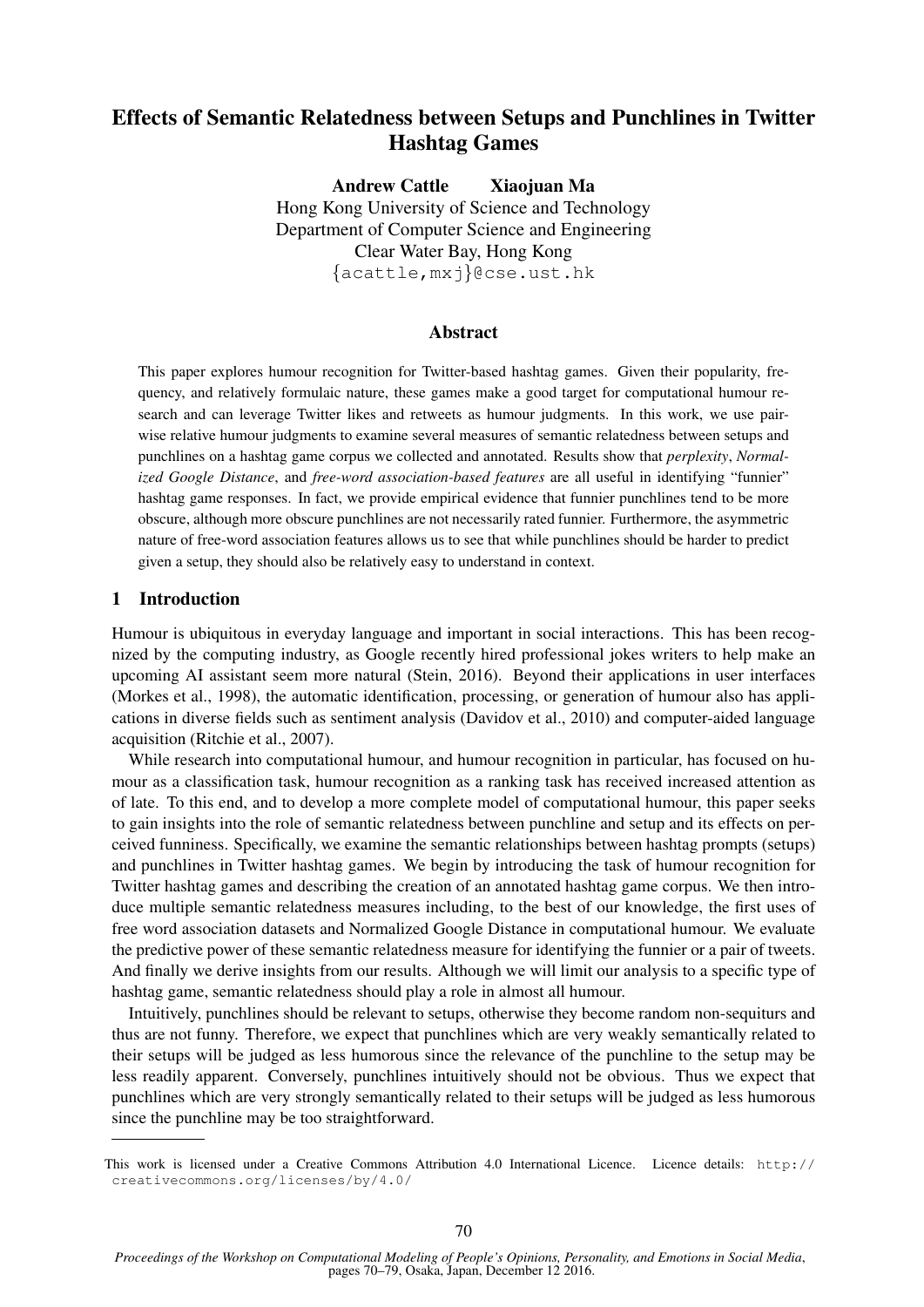| Ice, Ice Hockey #OlympicSongs @midnight                                     |
|-----------------------------------------------------------------------------|
| Smells Like Teen Sprint #OlympicSongs                                       |
| Should I Sail? or Should I row? #OlympicSongs                               |
| I want to know what luge is #OlympicSongs @midnight                         |
| I'll tell you what I want, what I relay, relay want #OlympicSongs @midnight |
|                                                                             |

Table 1: Sample responses for #OlympicSongs

Hashtag games, also known as hashtag wars, are a collaborative form of online play which is popular on social media sites, most notably Twitter. They work as follows. Participants write short humorous texts based around a common theme or topic, denoted using a hashtag. By including the common hashtag in their responses, participants can easily see each others responses in almost real time. Participants then compete to see who can come up with the funniest responses and amass the most likes and retweets (Sheridan, 2011). A sampling of responses to the hashtag #OlympicSongs is shown in Table 1. Although the games themselves date back to at least 2011, they have been popularized in recent years by the Comedy Central show *@midnight* through their nightly "Hashtag Wars" segment. These games present an attractive target for computational humour research because of their short length, high popularity, and relatively formulaic nature.

The types of hashtag prompts used in hashtag games are quite diverse. For example, #CollegeIn5Words and #MyLoveLifeIn3Words ask participants to describe a topic in a humorous way using a specified word limit. Other hashtags, such as #WhenIWasYourAge or #WrongReasonsToHaveKids, are even more open-ended as they specify a topic but do not place any other restrictions on responses.

This paper focuses on one of the most common genres of hashtag game in which participants take words or phrases associated with a source domain and modify them to include references to a target domain. For example, #OlympicSongs encourages participants to take song titles, song lyrics, etc. (the source domain) and modify them to include references to the Olympic Games (the target domain), as shown in Table 1. The formulaic nature of such hashtags makes them well suited for computational humour-related research, especially for investigating the relationships between punchlines and their setups. Typically, such modifications result in a pun, such as substituting "relay" for the phonetically similar "really" in the lyrics of the Spice Girls song "Wannabe" or substituting "sprint" for the orthographically similar "spirit" in the title of the Nirvana song "Smells like Teen Spirit". While the quality of such word play undoubtedly affects the perceived funniness of a tweet, this is beyond the scope of this paper.

# 2 Previous Work

Early work on computational humour focused more on humour generation in specific contexts, such as punning riddles (Binsted and Ritchie, 1994; Ritchie et al., 2007), humorous acronyms (Stock and Strapparava, 2002), or jokes in the form of "I like my X like I like my Y" (Petrovic and Matthews, 2013). Labutov and Lipson (2012) offered a slightly more generalized approach using Semantic Script Theory of Humour.

Recently, humour recognition has gained increasing attention. Taylor and Mazlack (2004) presented a method for recognizing wordplay in "Knock Knock" jokes. Mihalcea and Strapparava (2005) identified stylistic features, such as alliteration and antonymy, to identify humorous one-liners. Mihalcea and Pulman (2007) expanded on this approach, finding that human-centeredness and negative sentiment are both useful in identifying humorous one-liners as well as distinguishing satirical news articles from genuine ones. There is also the related task of irony identification (Davidov et al., 2010; Tsur et al., 2010; Reyes et al., 2012), which typically uses n-gram and sentiment features to distinguish ironic tweets from non-ironic ones.

Although humour recognition has by and large been presented as a classification task, Shahaf et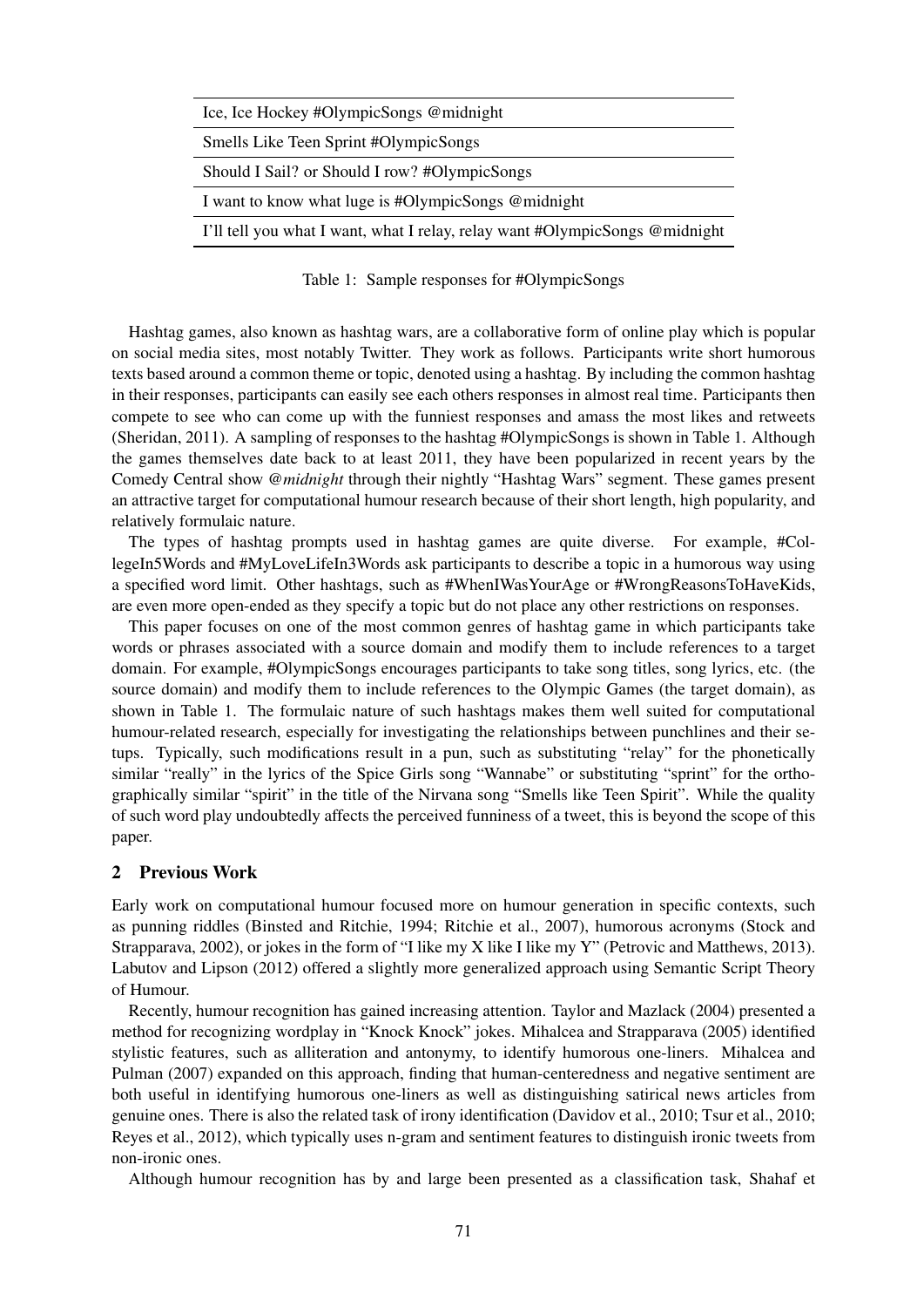al. (2015) and Radev et al. (2016) instead reframe humour recognition as a ranking task. Both works aim to identify the funnier of a pair of cartoon captions taken from submissions to The New Yorker's weekly Cartoon Caption Contest<sup>1</sup>. Each week, New Yorker readers are presented "a cartoon in need of a caption" and encouraged to submit their own humorous suggestions. Shahaf et al. (2015) found that simpler grammatical structures, less reliance on proper nouns, and shorter joke phrases all lead to funnier captions. Radev et al. (2016) showed that in addition to human-centeredness and sentiment, high LexRank score was a strong indication of humour, where LexRank is a graph-based text summarization technique introduced in Erkan and Radev (2004).

Works on cartoon caption contests serve as a logical starting point for hashtag game-related research. In both cases participants, who are members of the general public, are supplied with a common prompt which all submissions must relate to. In both cases submissions are short, humorous texts. As such, computational humour techniques designed for cartoon caption contests should be almost directly applicable to hashtag games.

Cartoon caption contests and hashtag games are similar in other ways, too. Both gather a large number of submissions; an average of 4,808 captions per cartoon (Shahaf et al., 2015) versus 11,278 responses per hashtag. Shahaf et al. (2015) and Radev et al. (2016) both noted that cartoon captions tended to hinge on similar jokes. While hashtag game responses also tended to hinge on similar jokes, this appeared to occur at a lower rate than in cartoon caption data, potentially due to hashtag game responses being visible to all participants as opposed to cartoon caption contests' closed submission system.

Despite their similarities, hashtag games offer several advantages over cartoon caption contests. First, setups are denoted using text-based hashtags, meaning they can be processed in a similar way to the responses. By comparison, cartoons, being a visual medium, require computer vision techniques in order to automatically extract setup-related features, adding system complexity. Furthermore, computer vision techniques are not yet sophisticated enough to reliably extract such features. This is why Shahaf et al. (2015) resorted to human annotations in order to extract context information from the cartoon prompts. Second, while works on cartoon captions have relied on Amazon Mechanical Turk  $(AMT)^2$  or similar services to collect humour judgments for each caption (Shahaf et al., 2015; Radev et al., 2016), work on hashtag games can leverage built-in social media features such as likes or retweets to serve as humour judgments. Third, hashtag games enable researchers to explore humour in a social context by allowing access to an author's previous tweets as well as their social networks.

# 3 Data

The decentralized and transient nature of hashtag games presents a challenge to data collection. To alleviate this, we focus on hashtag games created by the Comedy Central show *@midnight* as part of their nightly "Hashtag Wars" segment. This ensures that each game has a sufficiently large number of active participants and provides a regular source of hashtag game prompts. In this work, we create a corpus of responses for four specific hashtags: #GentlerSongs, #OlympicSongs, #BoringBlockbusters, and #OceanMovies. These hashtags all occurred between April and August, 2016, and, as mentioned in Section 1, were chosen specifically for their formulaic nature.

# 3.1 Humour Judgments

Users on Twitter show their approval of a tweet through likes and retweets. Thus, we use these to infer humour judgments. More concretely, we compute, for each tweet, the sum of the number of likes and the number of retweets to act as funniness indicators. For each hashtag game, these sums, which we will refer to as the total likes, are compared to generate pairwise relative humour judgments, with the tweet that received more total likes being considered funnier than tweet with fewer.

In our dataset, total likes followed a Zipfian distribution with over 56% of all collected tweets obtaining zero total likes. To help reduce the effects of noise in the data as well as to ensure accuracy in our humour judgments, this paper only considers tweets which received at least seven total likes. Although Twitter

<sup>1</sup> http://contest.newyorker.com/

<sup>2</sup> https://mturk.com/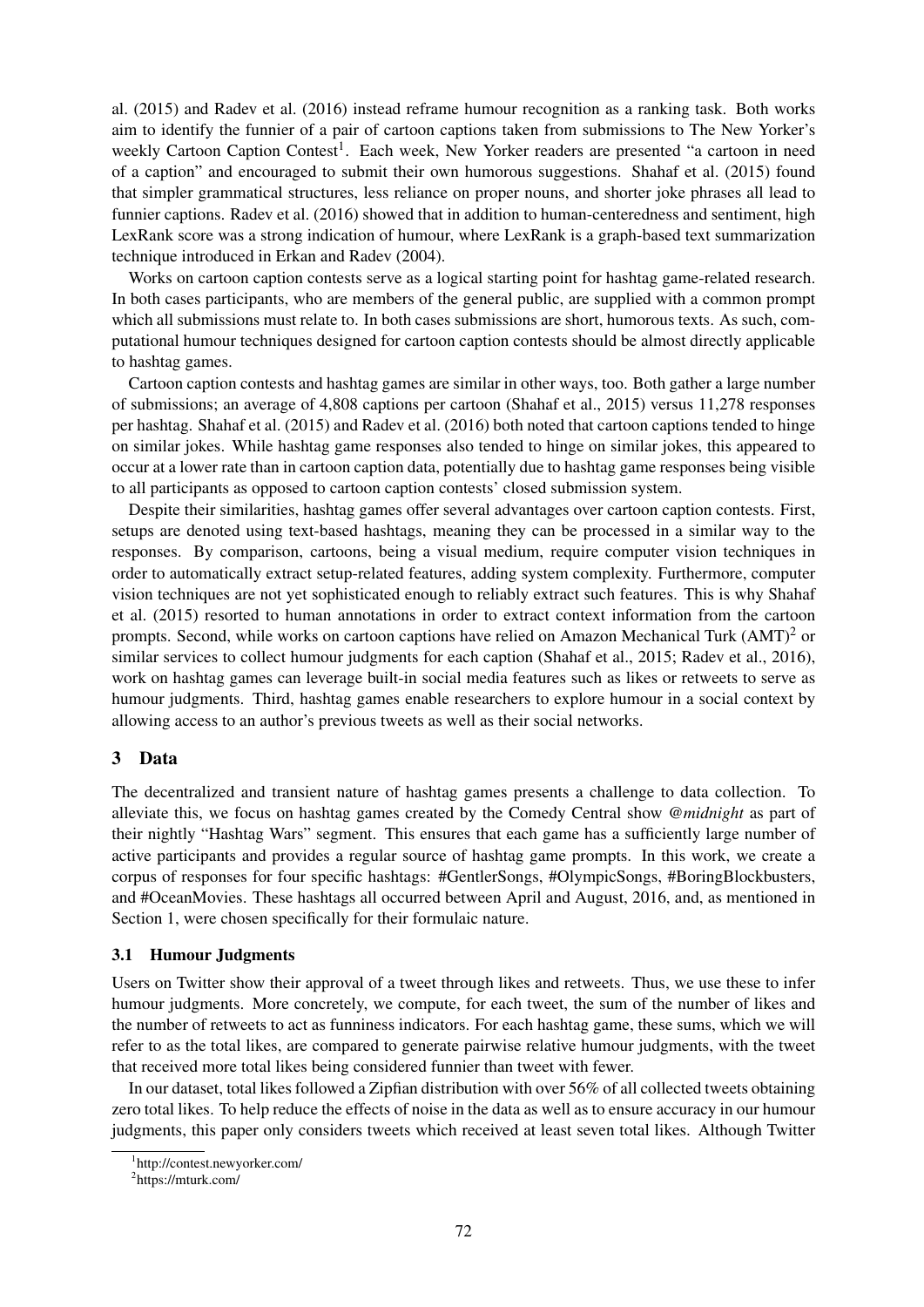| <b>Hashtag</b>      | # of Tweets<br><b>Collected</b> | # of Tweet<br>with $\geq 7$ total<br>likes | # of pairwise<br>judgments<br>(excluding ties) |
|---------------------|---------------------------------|--------------------------------------------|------------------------------------------------|
| #GentlerSongs       | 12,543                          | 256                                        | 29,874                                         |
| #OlympicSongs       | 8,778                           | 460                                        | 100,175                                        |
| #OceanMovies        | 12,189                          | 327                                        | 49,638                                         |
| #BoringBlockbusters | 11,599                          | 198                                        | 18,149                                         |
| All                 | 45,109                          | 1,241                                      | 197,836                                        |

Table 2: Tweet counts and number of pairwise judgments by hashtag game

allows users to both like and retweet the same tweet, it does not provide an easy way to detect this. A threshold of seven total likes guarantees a tweet has been rated by at least four individuals. This helps to smooth out any unreliable judgments such as bots or misclicks and ensure a tweet has wide-spread humour appeal. This threshold resulted in 197,836 pairwise relative humour judgments, excluding ties, as shown in Table 2.

In general, liking or retweeting a tweet can be seen as an implicit approval, e.g. as a show of agreement, to save a tweet for future use, or as an act of curation (Boyd et al., 2010; Gorrell and Bontcheva, 2016). While it is easy to imagine scenarios where liking or retweeting is not an implicit approval, e.g. retweeting to provide context for a critique, at least in the case of hashtag games, such scenarios seem to be quite rare. In fact, e-commerce literature use retweets as "a measure of community interest" (Gilbert et al., 2013).

The act of retweeting is a complex phenomenon and is affected not only by linguistic but paralinguistic features such as URLs, hashtags, and mentions, as well as extra-linguistic factors such as number of followers (Suh et al., 2010). In order to control for these factors we omit all tweets containing URLs, photos, videos, hashtags (other than the relevant hashtag game prompt), or mentions (other than the *@midnight* account). This has the added benefit of ensuring that the humour of a tweet is indeed drawn from the tweet text itself rather than through a contrast between the text and a photo or news story.

Another potential shortcoming is that likes and retweets are not independent. More retweets mean a greater audience and thus potentially more likes. However, likes and retweet are both used to express appreciation of a tweet (Boyd et al., 2010; Gorrell and Bontcheva, 2016), and liking and retweeting are considered separate actions on Twitter. Some users may like a tweet without retweeting it while others may retweet without liking. Therefore, drawing humour judgments from only likes or only retweets would ignore a large portion of the available data. Furthermore, it would fail to capture scenarios where a user both likes and retweets the same tweet, which can be seen as an even stronger expression of appreciation than liking or retweeting alone. As mentioned above, since Twitter does not offer an easy way to tell when a user likes and retweets the same tweet, the easiest way to add weight such scenarios is through a simple sum.

As mentioned in Section 2, one potential alternative to using total likes as de facto humour judgments would be to collect gold standard pairwise humour judgments through AMT or similar service. While this may result in more trustworthy humour judgments, the collection process would be relatively time consuming and expensive. Furthermore, practical constraints may prevent researchers from obtaining pairwise judgments for all possible pairs. By comparison, like and retweet counts are built into the Twitter API<sup>3</sup> and require very little extra processing time or cost. Additionally, obtaining pairwise judgments for every possible pair is trivial. Although total likes is not a perfect metric for discerning humour, it still offers the easiest indication of how much users enjoyed a particular tweet. That said, an in-depth comparison of total likes versus gold standard humour judgments is a potential topic for future work.

<sup>3</sup> https://dev.twitter.com/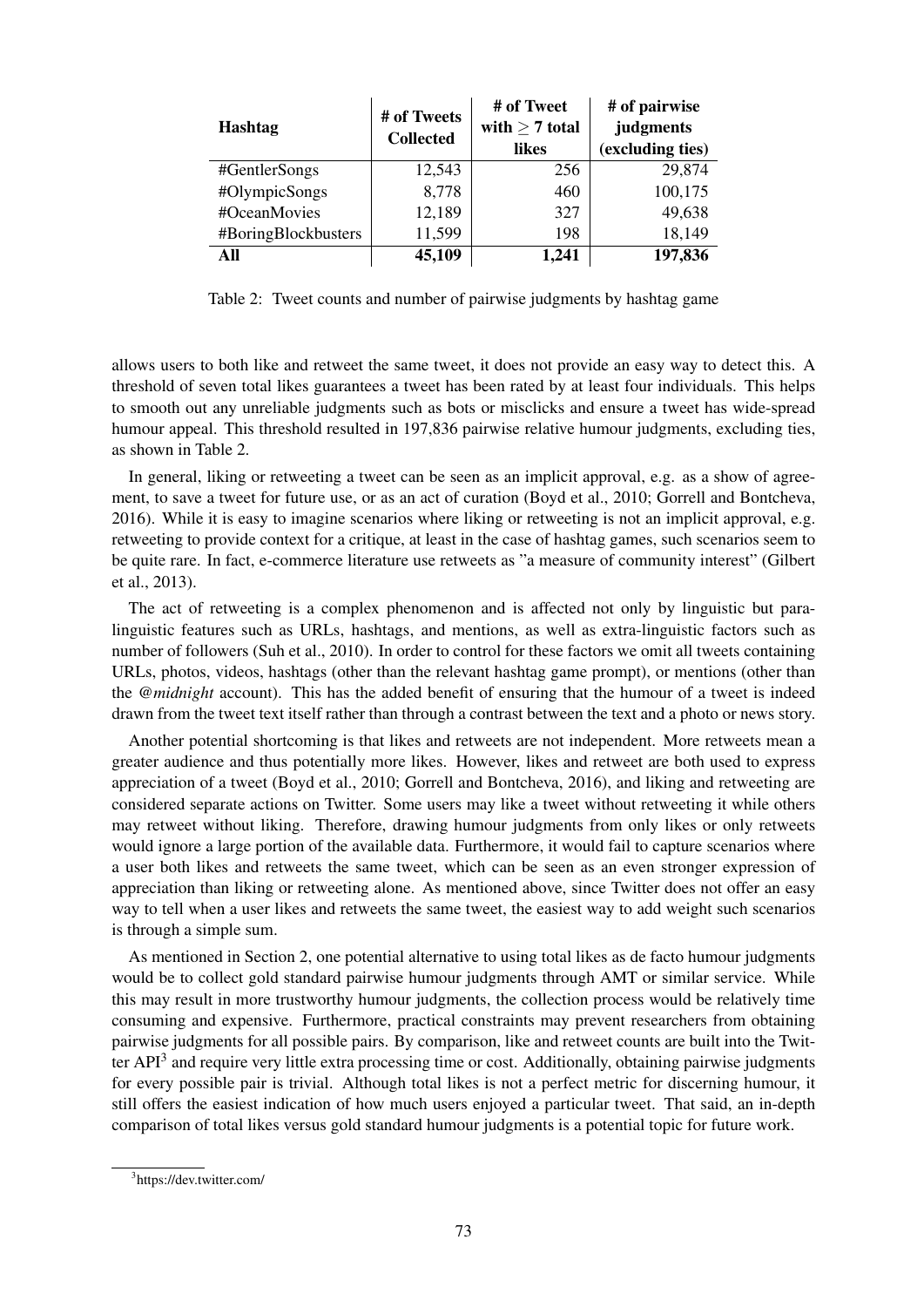#### 3.2 Punchline Annotation

It was necessary to first identify what the punchlines and setups in a tweet are in order to examine their semantic relatedness. As mentioned in Section 1, we focus on a specific type of hashtag game where well known quotes/lyrics/titles/etc. are taken from a source domain and modified with references to a target domain. Responses to #GentlerSongs and #OlympicSong tended to be variations on song titles or lyrics while responses to #OceanMovies and #BoringBlockbusters tended to be variations on movie titles.

A professional comedian and joke writer was invited to manually annotate the punchlines. Punchlines were loosely defined as the set of words which appear in a tweet that do not appear in original title/lyric, although the annotator was instructed to use their professional judgment in cases such as typos or minor misquotations. In fact, such situations were the reason we chose a human annotator over an automated approach involving partial text matching, although future works may explore this avenue. In cases where the annotator was unable to identify the original title/lyric, the tweet was omitted from the data. Setups were defined as the adjective part of the hashtag prompts, i.e. "gentler" for #GentlerSongs, "Olympic" for #OlympicSongs, etc.

#### 4 Features

#### 4.1 Measures of Semantic Relatedness

This paper considers five different measures of semantic relatedness. The first three measures are based on free word association (FWA) norms. Nelson et al. (1998) presented participants with a list of English words and instructed them "to write the first word that came to mind that was meaningfully related or strongly associated to the presented cue word." The proportion of respondents who produced word Y when presented with a cue word  $X$  is referred to as the forward strength from  $X$  to  $Y$ . It is important to note that forward strength is directional, i.e. participants may be more likely to produce "green" given the cue "grass" than to produce "grass" given the cue "green".

Due to the sparse nature of the FWA dataset, we define the *FWA strength* between two words as the product of the forward strengths along the shortest path between them. We compute this value by constructing a graph where each node  $U$  corresponds to a word in the Nelson et al. (1998) FWA norm vocabulary and each edge U, V has a weight proportional to  $-log(f(U, V))$  where  $f(U, V)$  is the forward strength between words U and V. The FWA strength is equal to  $exp(cost(U, V))$  where  $cost(U, V)$  is the cost of the shortest path from  $U$  to  $V$  according to Dijkstra's algorithm.

As we are interested in the semantic relationships between setups and punchline, we define *FWAforward* as the strength with which the setup conjures the punchline and *FWAbackward* as the strength with which the punchline conjures the setup. Again, due to the directional nature of FWA, these values represent subtly different phenomena. We are also interested in how these measures interact so we define *FWAdifference* as  $FWA_{forward} - FWA_{backward}$ .

The fourth measure is *Word2Vec similarity* (Mikolov et al., 2013), which we will simply refer to as Word2Vec. Word2Vec was trained using Gensim (Rehurek and Sojka, 2010) on English-language Wikipedia using a continuous bag-of-words model with feature vectors of dimensionality 400. Wikipedia was chosen as the training corpus in an attempt to capture world knowledge. We experimented with training Word2Vec on a 1,600,000 tweet corpus compiled in Go et al. (2009) but found it performed worse than Wikipedia, likely due to its relatively small sample size.

Finally, the fifth measure is the *Normalized Google Distance* (NGD) (Cilibrasi and Vitanyi, 2007). NGD represents the "normed semantic distance between the terms in question. . . in the cognitive space invoked by the usage of the terms on the world-wide-web as filtered by Google". In short, NGD offers an easy way to leverage not only the vast chunk of the word-wide-web indexed by Google but also the power of Google Search itself. Being a distance, NGD is unlike Word2Vec and FWA features in that smaller values represent stronger relationships.

We compute all measures between each tweet's setup and each word in the corresponding punchline, as defined in Section 3.2. We record the highest value pair, lowest value pair, and average value. It should be noted that specifically in the case of FWA<sub>difference</sub>, FWA<sub>difference</sub> (highest) does not correspond to the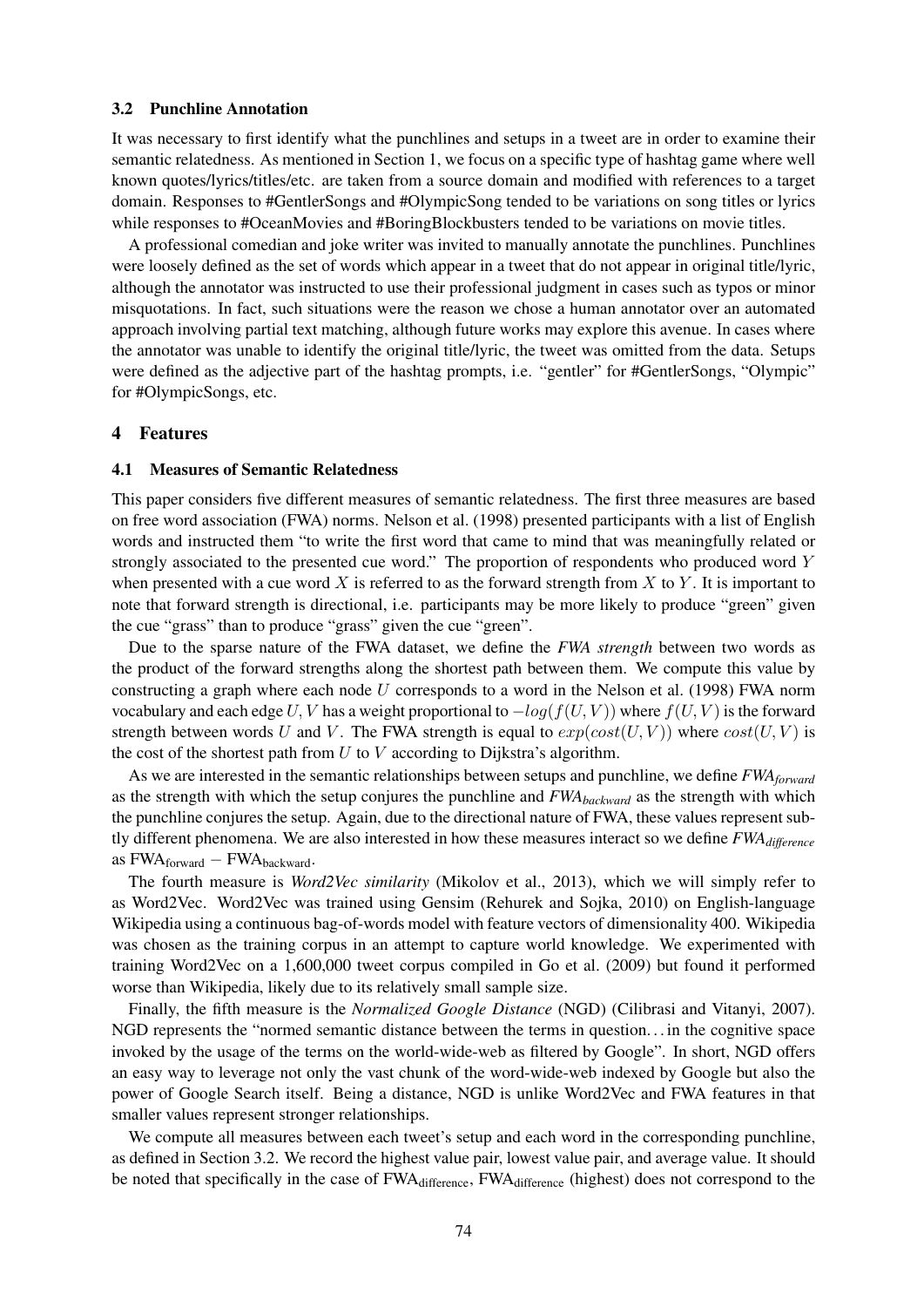setup/punch word pair with the greatest difference between FWAforward and FWAbackward but rather the difference between FWA<sub>forward</sub> (highest) and FWA<sub>backward</sub> (highest).

# 4.2 Perplexity and POS Perplexity

We calculate the tweet-level *perplexity* and *POS perplexity* to serve as a baseline. This follows Shahaf et al. (2015) which found perplexity and POS perplexity to be simple yet effective methods for identifying the funnier of a pair of cartoon captions. Due to the similarities between cartoon captions and hashtag game responses noted in Section 2, we expect that perplexity should also be useful in identifying funnier hashtag game responses. Perplexity was calculated using 2-gram, 3-gram, and 4-gram language models trained using KenLM (Heafield et al., 2013) on English-language Wikipedia. POS perplexity was trained in a similar way but with each word in the training corpus being replaced by its respective POS tag according to NLTK<sup>4</sup>. As with Word2Vec, we experimented with language models trained on the same Go et al. (2009) tweet corpus tagged using Tweet NLP (Gimpel et al., 2011) but found it performed worse than Wikipedia.

Shahaf et al. (2015) note that funnier cartoon captions tend to use "simpler grammatical structure", i.e. have a lower POS perplexity. Their results for perplexity were less clear. While a lower perplexity, i.e. "less-distinctive language", was preferred when comparing captions with similar punchlines, a higher perplexity was preferred when comparing captions with different punchlines.

### 5 Results and Discussion

The statistics for each feature are shown in Table 3. Following Shahaf et al. (2015), results are shown as the percentage of pairs for which the higher value belonged to the funnier tweet, i.e. the tweet with more total likes. Values above 50% imply a positive correlation between that feature and perceived funniness, values below 50% imply a negative correlation. Significance was calculated using a two-sided Wilcoxon signed rank test. Since we consider multiple features, Holm-Bonferroni correction was employed to reduce the chance of a Type-I error. Although the reported results are close to the expectation by chance, 50%, many features showed a high degree of significance. Furthermore, these results are similar in magnitude to the results reported in Shahaf et al. (2015).

The results show that perplexity is relatively effective in identifying funnier tweets. This is in line with both our expectations and with the results of Shahaf et al. (2015). However, while Shahaf et al. (2015) found that lower perplexity was funnier only when comparing cartoon captions with similar punchlines, hashtag game responses with lower perplexity tended to be judged as funnier regardless of the similarity between tweets' punchlines. This indicates a preference for simpler vocabulary, possibly because a simpler vocabulary allows punchlines to be more easily understood.

In agreement with Shahaf et al. (2015), funnier tweets also tended to have slightly lower POS perplexity, indicating simpler grammatical structures. The relatively slight effect of POS perplexity compared to Shahaf et al. (2015), as well as the improved performance of the 2-gram language model over 3-grams and 4-grams, may be due to differences between the training and test corpora. Wikipedia and Twitter use very different styles of language. Although we expect that training language models on tweets, or even song lyrics, movie quotes, etc., would improve performance, as mentioned in Section 4.2 this would require an appropriate corpus and is a topic for future work.

Although we expected weaker relationships between setups and punchlines to be less humourous, the overall trend across all semantic relatedness measures was a notable preference for punchlines which are less related to setups (higher NGD, lower Word2Vec and FWA features). This seems counterintuitive at first as one would reasonably expect low NGD, high Word2Vec, or high FWA strengths to be funnier. However, this is not the case. One possible explanation is that, since we expect punchlines should be unexpected, punchlines with too low an NGD, too high a Word2Vec similarity, or too high FWA strengths may be too obvious and thus less funny. This is illustrated in Figure 1a which shows that while lower FWA<sub>backward</sub> scores do not necessarily result in funnier tweets, funnier tweets tend to have lower FWA<sub>backward</sub> scores. This is also reinforced by the fact that Word2Vec and FWA<sub>forward</sub> were the

<sup>4</sup> http://www.nltk.org/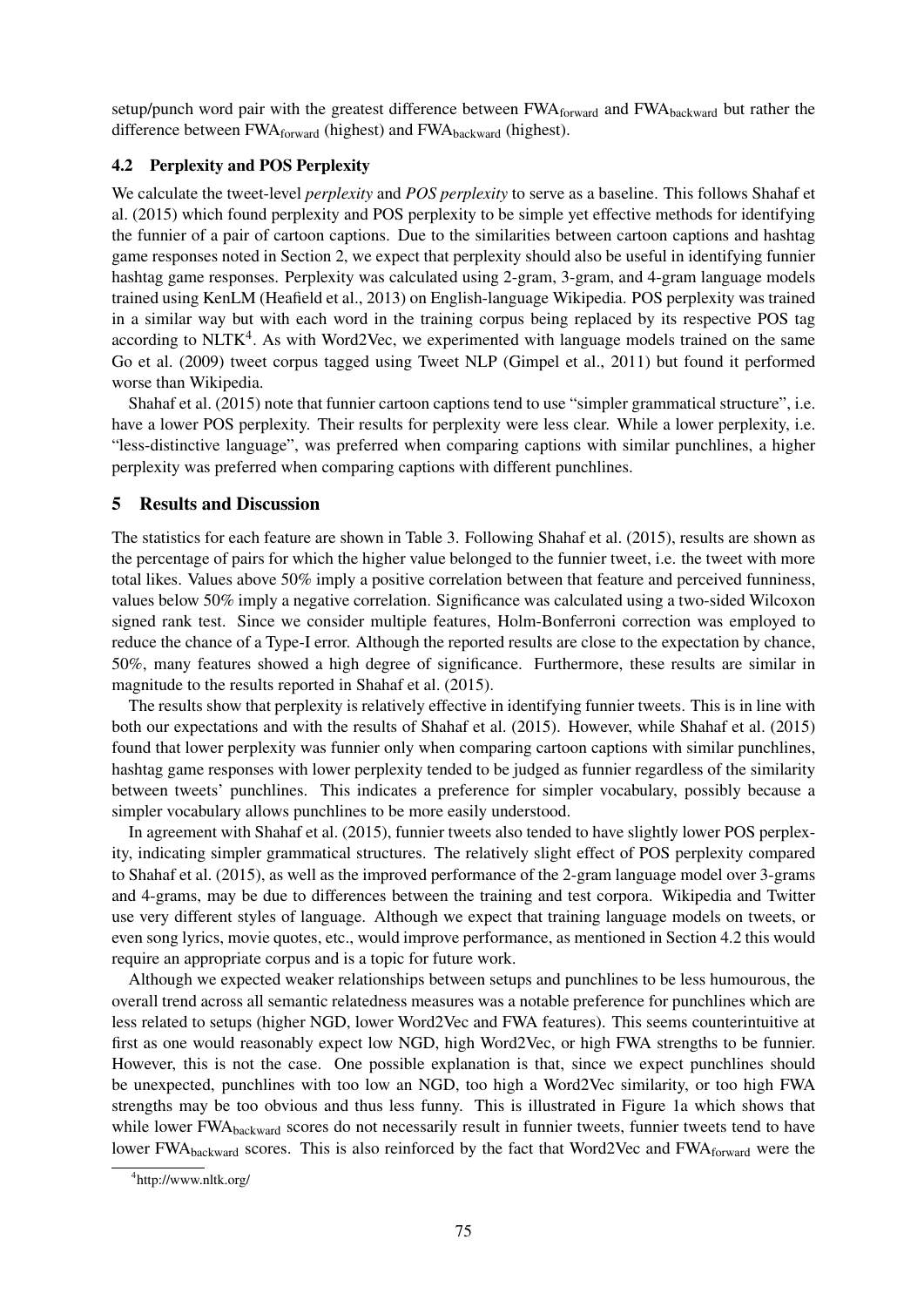| <b>Feature</b>         |                   | % Funnier is Higher |
|------------------------|-------------------|---------------------|
|                        | $(2-gram)$        | $47.82**$           |
| Perplexity             | $(3-gram)$        | 47.88**             |
|                        | $(4-gram)$        | 47.86**             |
|                        | $(2-gram)$        | 49.18**             |
| <b>POS Perplexity</b>  | $(3-gram)$        | 49.47**             |
|                        | $(4\text{-}gram)$ | 49.46**             |
|                        | (highest)         | 48.42**             |
| FWA <sub>forward</sub> | (lowest)          | 48.40**             |
|                        | (average)         | 48.61**             |
|                        | (highest)         | 49.47**             |
| FWAbackward            | (lowest)          | 49.52               |
|                        | (average)         | 49.38               |
|                        | (highest)         | 48.38               |
| <b>FWA</b> difference  | (lowest)          | $48.53**$           |
|                        | (average)         | 47.41**             |
| Word2Vec               | (highest)         | 49.63               |
|                        | (lowest)          | 48.98**             |
|                        | (average)         | 49.15**             |
| NGD                    | (highest)         | $52.45**$           |
|                        | (lowest)          | $50.57**$           |
|                        | (average)         | 51.69**             |

Table 3: Percentage of caption pairs where funnier tweet contains the higher feature value. Significance according to a two-sided Wilcoxon signed rank test is indicated using \*-notation (\*p≤0.05, \*\*p≤0.005, Holm-Bonferroni correction)

most predictive when considering the lowest value (least similar/weakest) setup/punch word pairs, while NGD was the most predictive when considering the highest (most distant) setup/punch word pairs.

Following the intuition that punchlines should be related to setups but should also not be obvious, one would expect that as NGD increases or Word2Vec/FWA<sub>forward</sub>/FWA<sub>backward</sub> decrease, funniness should drop off after a certain point. While Figure 1a shows that this is not the case for FWAbackward, Figure 1b does seem to suggest it is for NGD. It may be the case that funnier punchlines are as obscure as possible while still having some recognizable connection to their corresponding setups. This would also help explain the increase in variance as FWA<sub>backward</sub> approaches 0; the less obvious the relation between punchline and setup is, the higher the upper bound on funniness but the greater the likelihood of the punchline not being understood. If this is the case it is not surprising that Word2Vec or FWA features failed to capture the expected drop off, nor that NGD succeeded in doing so, as they are trained on relatively small corpora compared to the amount of pages indexed by Google. Another advantage of NGD is that since Google is constantly indexing new pages, including news sites, NGD is able to capture emerging topical relationships that fixed corpora cannot, such as the controversy surrounding the Zika virus outbreak in Brazil during the 2016 Rio Olympic Games.

While both NGD and Word2Vec are symmetric, FWA features are not. Following the intuitions that punchlines should be unexpected and that punchlines should have some relation to the setup, one would expect that punchlines with low FWA<sub>forward</sub> but high FWA<sub>backward</sub> would be deemed funnier. A relatively weak FWA<sub>forward</sub> would suggest the punchline is unexpected given the setup while a relatively strong FWAbackward would suggest the relationship between the punchline and the setup is easily recognizable. In other words, a punchline should be difficult to think of yourself while easy to understand.

Not only does this intuition appear to be correct but FWA difference is more predictive than FWA forward or FWA<sub>backward</sub> alone. Although the funniest tweets had an FWA<sub>difference</sub> of near 0, Figure 1c clearly shows that tweets with a negative FWA<sub>difference</sub> have a much greater potential to be judged as funny compared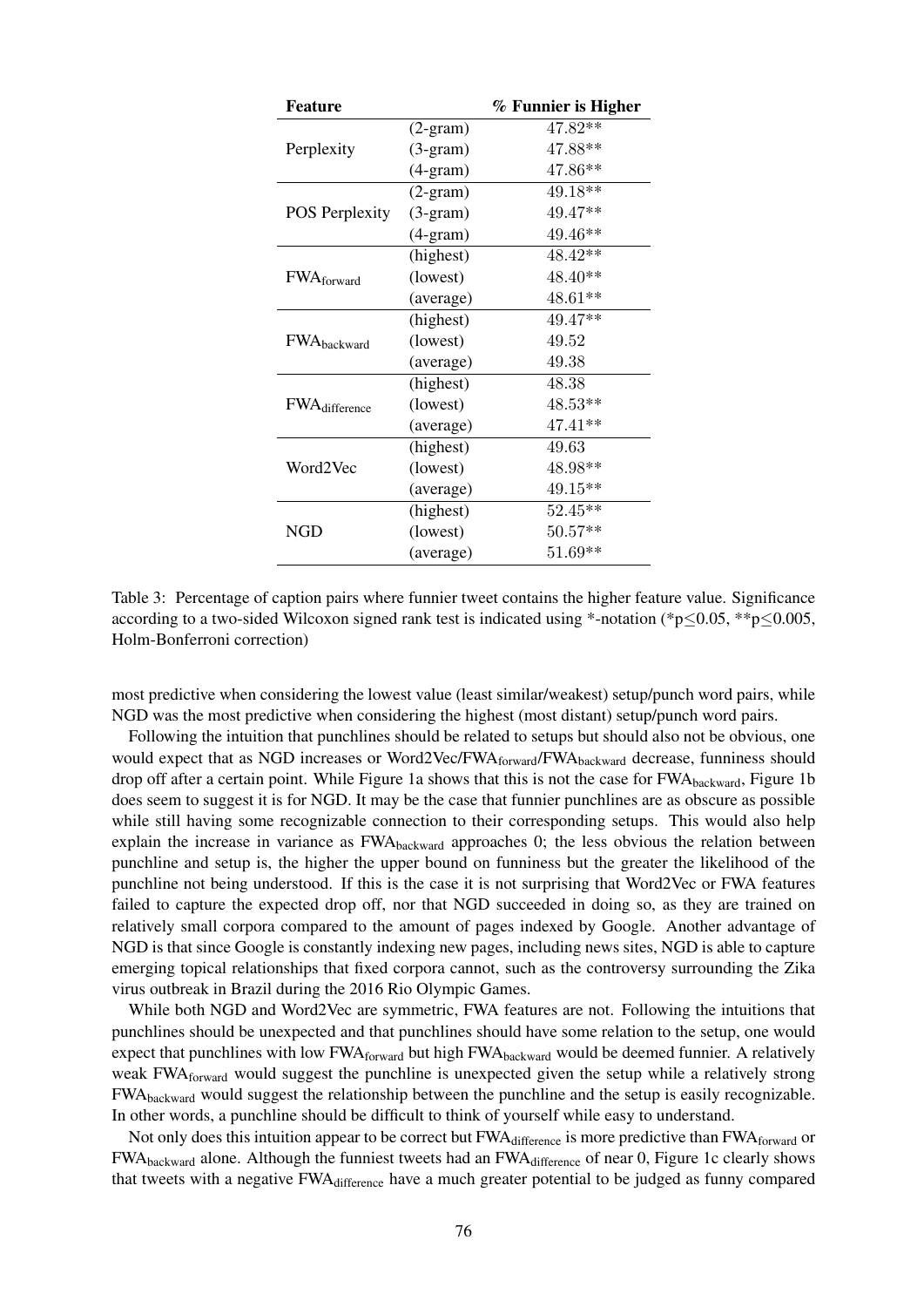

Figure 1: Total likes by (a) FWA<sub>backward</sub>, (b) NGD, and (c) FWA<sub>difference</sub>

to tweets with a positive one. However there is a trade-off between FWAdifference and FWAbackward. As FWA<sub>difference</sub> becomes more negative, either FWA<sub>forward</sub> has to become smaller or FWA<sub>backward</sub> has to become larger. While decreasing FWAforward might actually increase funniness, the danger is that if FWAbackward becomes too large then the tweet would become less funny.

One shortcoming of the FWA dataset is its relatively small vocabulary and sparse connectedness. For the hashtag #GentlerSongs, valid paths from the setup, "gentler", to at least one punch word were found in only 61.16% of tweets. Valid paths from some punch word to the setup occurred in only 49.72% of tweets. Only 21.03% of tweets had both. Obviously, this lack of coverage limits the widespread effectiveness of FWA features as well as the confidence with which we can view the results.

Finally, although we examine the highest, lowest, and average value per tweet for each of our five semantic measures, with the exception of NGD, all results were within a single percentage point of each other. This lack of variance can be at least partly attributed to the fact that punchlines in our dataset tended to be very short, averaging only 1.37 words per tweet.

### 6 Conclusions and Future Work

In this paper we explored the effects of semantic relatedness between setup and punchlines in Twitter hashtag games. To this end, we collected responses for four different hashtag games created by the Comedy Central show *@midnight* and used like/retweet counts to form pairwise relative humour judgments. We investigated five potential semantic relatedness measures and found perplexity, NGD, and FWAdifference to be the most consistent indicators of funniness.

Additionally, we have provided empirical evidence of a preference against obvious jokes with funnier tweets tending to show weaker semantic relationships using symmetric measures of relatedness (NGD and Word2Vec). The asymmetric nature of the FWA features allows us to compare how easy it is to produce a punchline given only the setup versus how easy it is to recognize the connection between a punchline and a setup. Interestingly, we show that while punchlines should be easier to recognize than they are to produce, punchlines which are overall harder to recognize still tend to be judged as funnier.

Although this work represents only a first step towards a full humour recognition system, we believe semantic relatedness between setups and punchlines is worthy of further examination. Furthermore, we believe the task of humour recognition for Twitter hashtag games in general is an extremely promising area for computational humour research.

This paper focused on a relatively small subset of responses for only four different hashtag games, all relating to either songs or movies. Examining more tweets across a more diverse set of hashtag game prompts would allow for more easily generalized results. This work would be further improved by automatic punchline identification. The reliance on human punchline annotations prevents this work from being applied to a larger dataset. Additionally, while FWA feature results are promising, a lack of coverage means it is unlikely that FWA features will see wide spread use. However, they do suggest that asymmetrical measures of semantic relatedness deserve further examination.

In this work we defined the punchline as the deviation from the source domain (song titles or lyrics in the case of #GentlerSongs and #OlympicSongs; movie title in the case of #OceanMovies and #Boring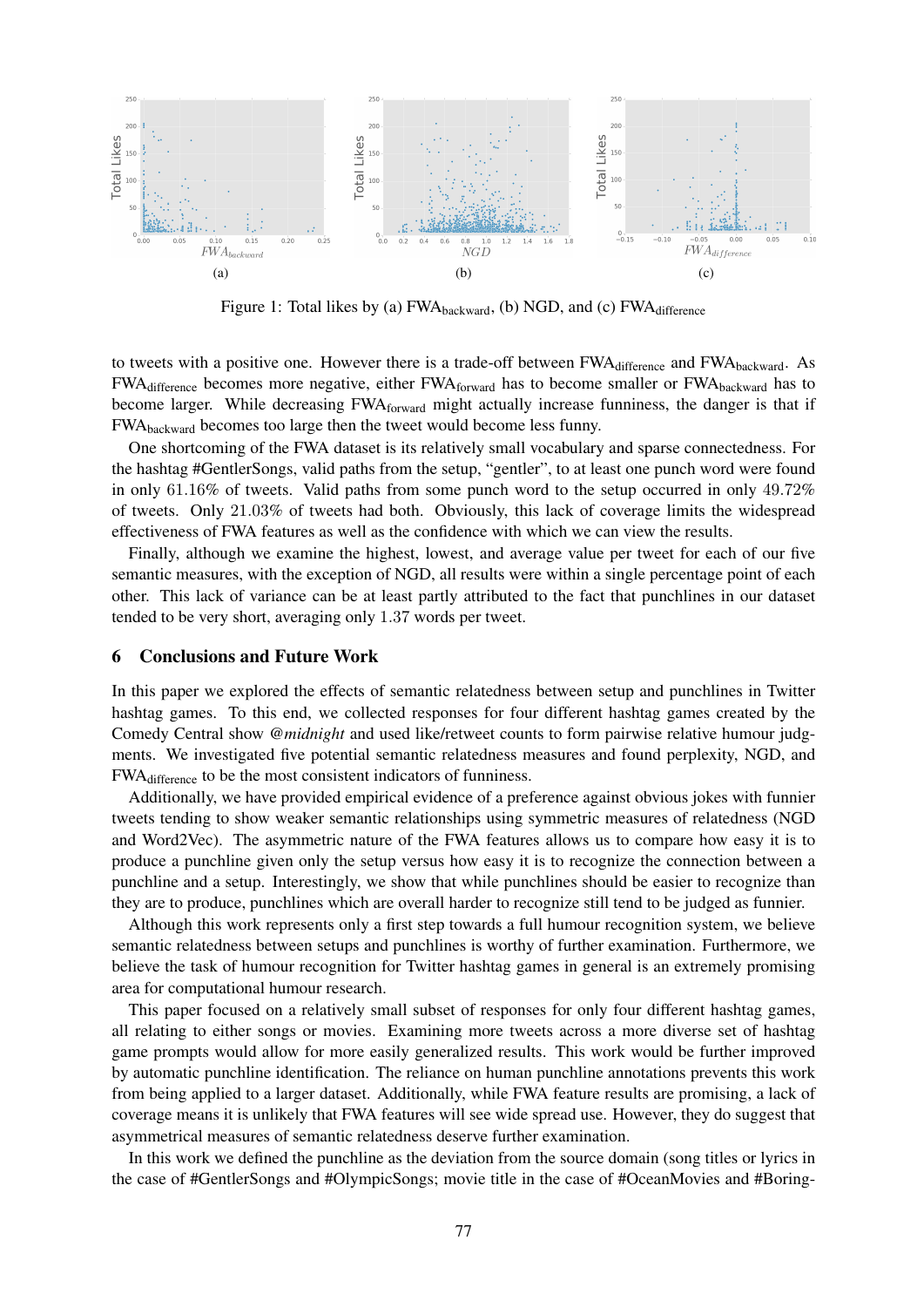Blockbusters). However, a tweet's humour does not come from such deviations alone. Quality of puns, multiple deviations, and even popularity of the source title/lyric can all affect perceived funniness. These features present obvious next steps for computational humour research into Twitter hashtag games. We expect their inclusion would not only improve results and but also lead to a more comprehensive model of hashtag game humour.

Finally, while this work focused on a specific type of hashtag game which tends to attract formulaic responses, hashtag games can be more complex. Word count related hashtags like #CollegeIn5Words, #MyLoveLifeIn3Words, etc. as well as open-ended hashtags like #WhenIWasYourAge, #WrongReasonsToHaveKids, etc. do not follow such formulas and thus present a significantly larger challenge to humour recognition. We intend to explore such hashtags in future works.

### References

- Binsted, K. & Ritchie, G. (1994) An implemented model of punning riddles. In *Proceedings of the Twelfth National Conference on Artificial Intelligence (Vol. 1)*. AAAI.
- Boyd, D., Golder, S., & Lotan, G. (2010, January). Tweet, tweet, retweet: Conversational aspects of retweeting on twitter. In *System Sciences (HICSS), 2010 43rd Hawaii International Conference on (pp. 1-10)*. IEEE.
- Cilibrasi, R. L., & Vitanyi, P. M. (2007). The google similarity distance. In *IEEE Transactions on knowledge and data engineering, 19(3), 370-383.*
- Davidov, D., Tsur, O., & Rappoport, A. (2010, July). Semi-supervised recognition of sarcastic sentences in twitter and amazon. In *Proceedings of the fourteenth conference on computational natural language learning (pp. 107-116)*. ACL.
- Erkan, G., & Radev, D. (2004). LexRank: Graph-based lexical centrality as salience in text summarization. In *Journal of Artificial Intelligence Research, 22, 457-479*.
- Gilbert, E., Bakhshi, S., Chang, S., & Terveen, L. (2013, April). I need to try this?: a statistical overview of pinterest. In *Proceedings of the SIGCHI conference on human factors in computing systems (pp. 2427-2436)*. ACM.
- Gimpel, K., Schneider, N., O'Connor, B., Das, D., Mills, D., Eisenstein, J., Heilman, M., Yogatama, D., Flanigan, F., & Smith, N. A. (2011, June). Part-of-speech tagging for twitter: Annotation, features, and experiments In *Proceedings of the 49th Annual Meeting of the Association for Computational Linguistics: Human Language Technologies: short papers-Volume 2 (pp. 42-47)*. ACL.
- Go, A., Bhayani, R., & Huang, L. (2009). Twitter sentiment classification using distant supervision *CS224N Project Report, Stanford, 1, 12.*.
- Gorrell, G., & Bontcheva, K. (2016). Classifying twitter favorites: like, bookmark, or thanks?. In *Journal of the Association for Information Science and Technology, 67(1), 17-25*.
- Heafield, K., Pouzyrevsky, I., Clark, J. H., & Koehn, P. (2013, August) Scalable Modified Kneser-Ney Language Model Estimation. In *ACL (2) (pp. 690-696)*.
- Labutov, I., & Lipson, H. (2012, July). Humor as circuits in semantic networks. In *Proceedings of the 50th Annual Meeting of the Association for Computational Linguistics: Short Papers-Volume 2 (pp. 150-155)*. ACL.
- Mihalcea, R., & Pulman, S. (2007, February). Characterizing humour: An exploration of features in humorous texts. In *International Conference on Intelligent Text Processing and Computational Linguistics (pp. 337-347)*. Springer Berlin Heidelberg.
- Mihalcea, R., & Strapparava, C. (2005, October). Making computers laugh: Investigations in automatic humor recognition. In *Proceedings of the Conference on Human Language Technology and Empirical Methods in Natural Language Processing (pp. 531-538)*. ACL.
- Mikolov, T., Sutskever, I., Chen, K., Corrado, G., & Dean, J. (2013). Distributed representations of words and phrases and their compositionality. *Advances in neural information processing systems*.